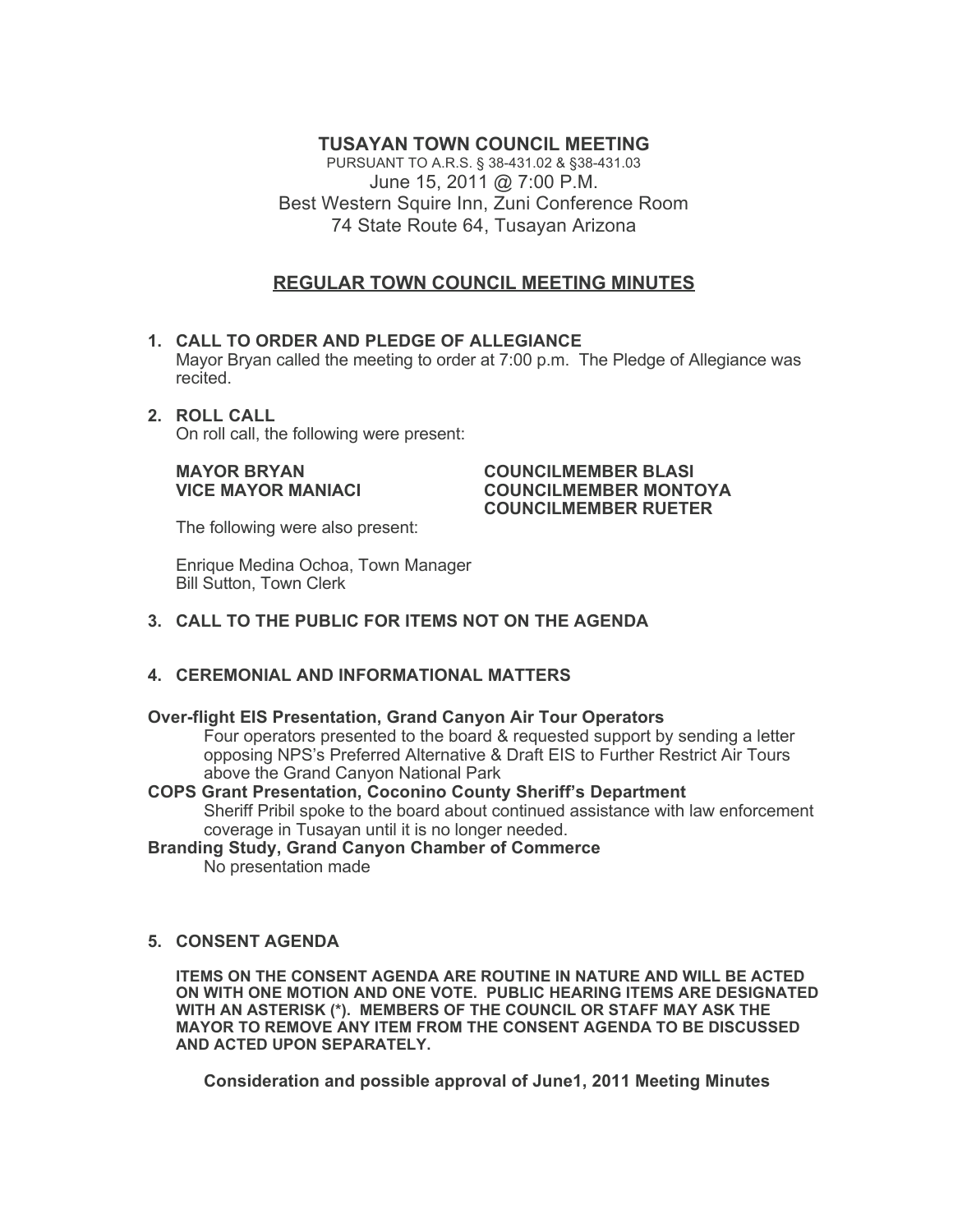**Consideration and possible approval of Administrative/Treasurer's Report** Acceptance of the Finance Report Approval of the Payment of Bills

Council member Montoya moved to approve the consent agenda as presented. Council member Reuter seconded the motion. All were in favor.

**6. COMMITTEE REPORTS- Ad Hoc Housing Committee re Housing Study** Town Manager Ochoa updated the Council that the Housing Committee will be meeting every other Wednesday opposite of the Council Meetings

#### **7. PUBLIC HEARINGS – Proposed Fiscal Year Budget for 2011-2012**

Council will meet Tuesday, June  $21^{st}$  at 5:30pm to review the proposed fiscal year budget for 2011-2012.

## **8. ITEMS FOR ACTION**

#### **Consideration, possible appointment and swearing in with Oath of Office of Judge William Sutton as Tusayan Town Clerk**

Vice Mayor Maniaci moved to approve the appointment. Council member Blasi seconded the motion. All were in favor.

#### **Consideration and possible approval of Resolution in re Over-flight EIS**

Vice Mayor Maniaci moved to approve the resolution. Council member Reuter seconded the motion. All were in favor.

#### **Consideration and possible approval of IGA between the Town of Tusayan and the Tusayan Special Street Lighting District**

Council member Reuter moved to approve the revision. Vice Mayor Maniaci seconded the motion. All were in favor.

#### **Consideration and possible approval of a contribution in the maximum amount of \$10,000 to the Flood Basin/Control Study and Project by the Southern Grand Canyon Sanitary District and the National Forest Service**

Council member Reuter moved to approve the additional expenditure of up to \$12,565 with satisfactory documentation. Vice Mayor Maniaci seconded the motion. All were in favor.

#### **Consideration and possible approval of a \$5,000 maximum for Council and Staff to attend the Annual Arizona League of Cities & Towns Conference**

Council member Montoya moved to approve the expenditure for Council & staff to attend.

Vice Mayor Maniaci seconded the motion. All were in favor.

**Consideration and possible approval of support and/or co-sponsorship for Resolution(s) regarding Online Hotel Room Sales Tax to be presented at Annual AZ League of Cities & Towns Conference for vote of support**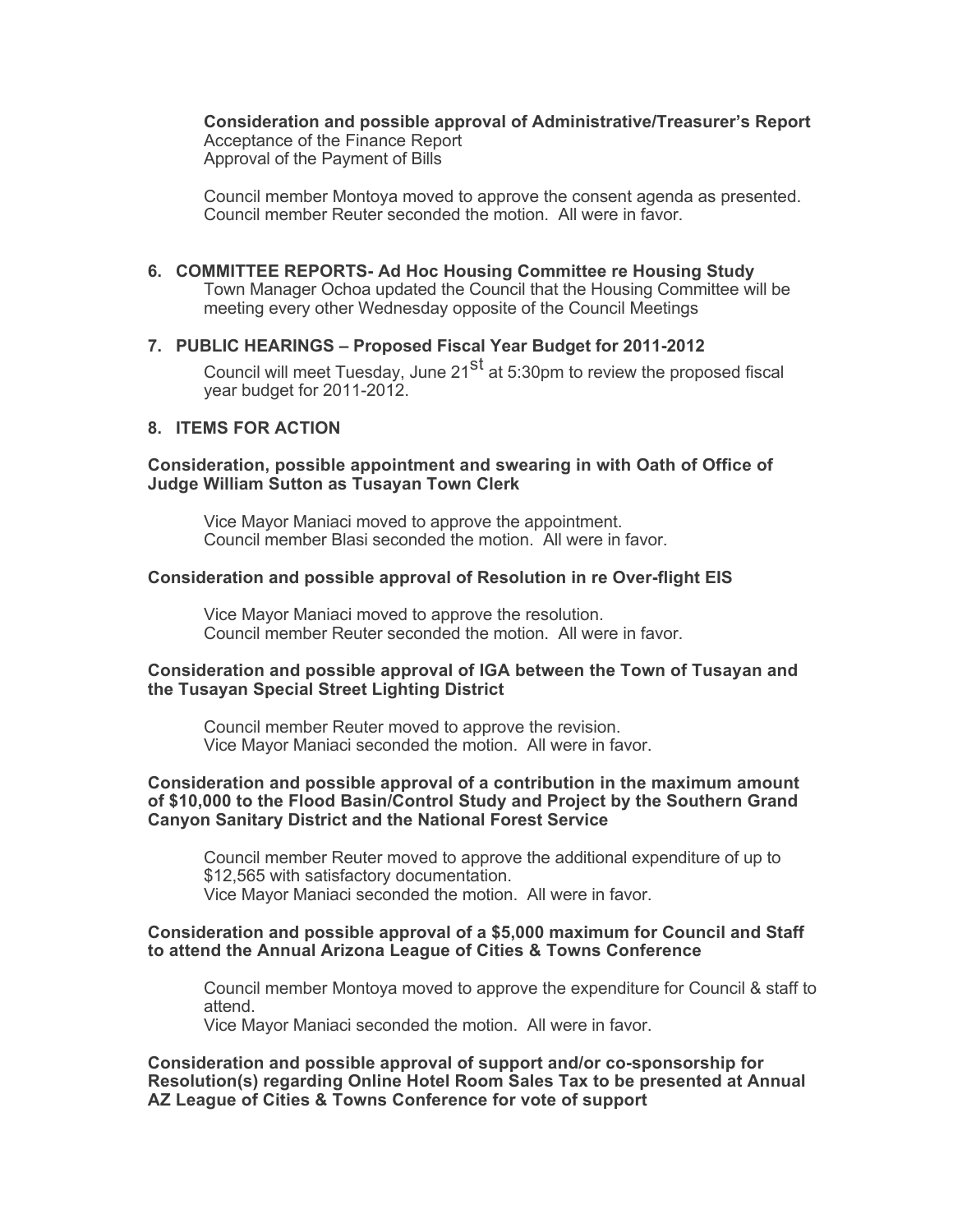Council member Montoya moved to approve the support and co-sponsorship for the resolution.

Council member Reuter seconded the motion. All were in favor.

**Consideration and possible approval of support and/or co-sponsorship for Resolutions presented by GAMA- Greater Arizona Mayors Association**

**1) Legalize and encourage changes to net metering policies allowing for aggregate net metering (ANM) and use of energy and credits generated at available public and/or private sites to benefit energy meters located away from the generating site. This change would allow for the establishment of community solar gardens throughout Arizona, more efficient use of municipal/public land for solar powering of multiple facilities, and will further the realization of solar energy generation in the state.**

**Submitted by: Clarkdale, Payson, Sedona, Show Low**

**2) Urges the Legislature to protect the Arizona State Parks authority to generate and utilize its revenues as deemed necessary by the ASP Board. In particular, we seek the assurance that fees generated by the Arizona State Parks are protected for use toward the purposes of State Parks.**

**Submitted by: City of Sedona, Town of Payson**

**3) Urges the authorization of expenditure and full appropriations through the reauthorization of ARS 41-501, 503 and 504 to restore the Arizona State Park Heritage Funds.**

**Submitted by: City of Sedona, Town of Payson**

**4) This resolution would prohibit the legislature from: 1) changing the funding formula adopted by the voters of the State as it relates to shared revenues with cities and towns and 2) increasing costs to cities and towns through shifting existing service costs through increased fees that replace state funding.**

**Submitted by: (List the municipalities sponsoring this Resolution – there must be at least two.)**

**Prescott Valley Greater Arizona Mayor's Association (GAMA) Cities (Pending Approval)** 

Council member Montoya moved to approve and co-sponsorship the support for the resolution.

Council member Reuter seconded the motion. All were in favor.

#### **Consideration and possible approval of Amendment to Woodson Engineering Agreement for Services: amount of increase \$8,200.00**

Council member Blasi moved to approve the increased expenditure for services. Council member Reuter seconded the motion. All were in favor.